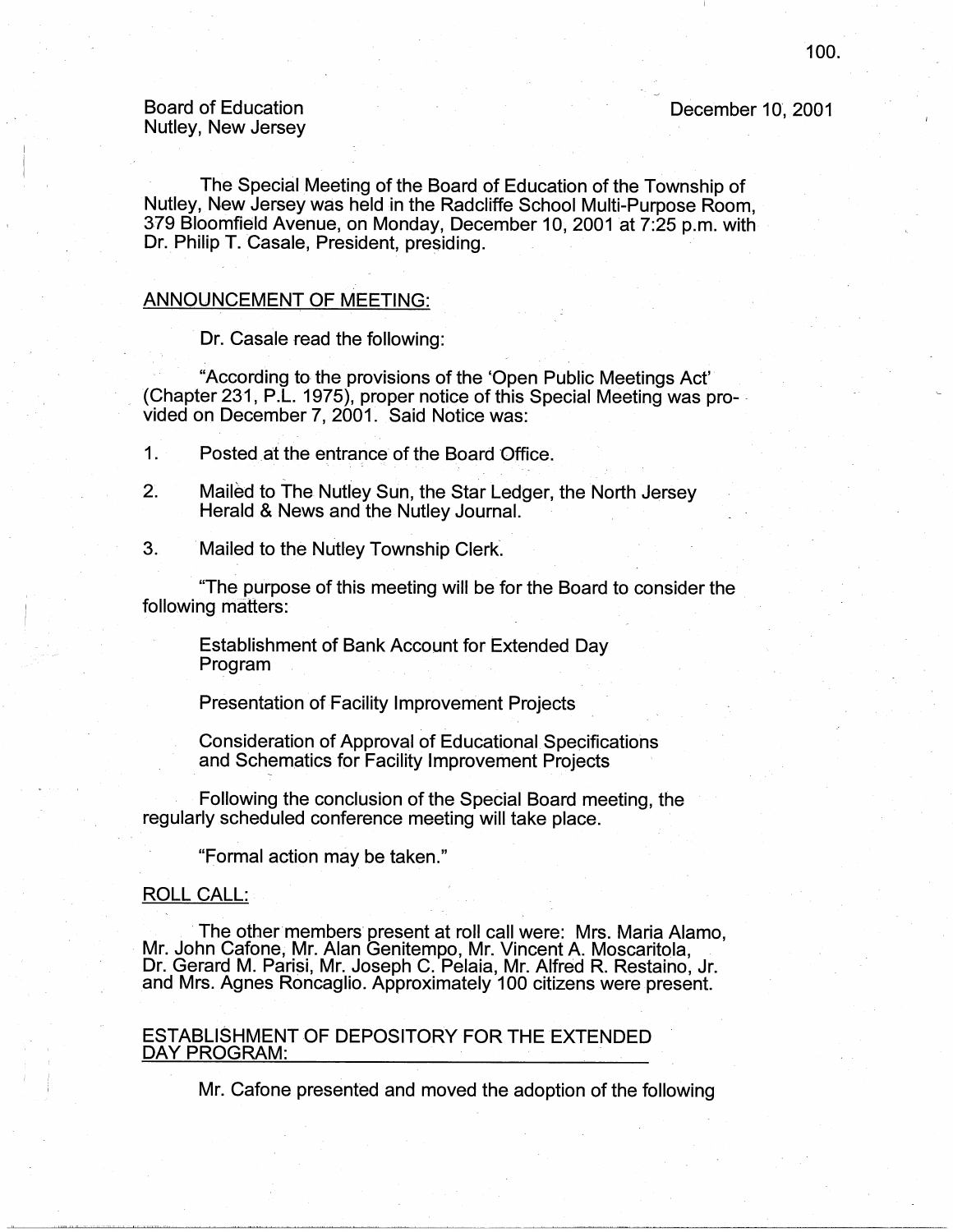BE IT RESOLVED, That First Union Bank be designated as the official depository for the Nutley Board of Education Extended Day Program for the 2001/2002 school year, and

BE IT FURTHER RESOLVED, That the following officers of the account be authorized to sign checks drawn on the account effective December 11, 2001:

## John C. Sincaglia, Secretary

and

## Jean Unglaub, Manager of Accounts

# REVIEW OF SCHEMATIC DRAWINGS FOR SCHOOL FACILITIES RENOVATIONS AND ADDITIONS: .

Dr. Casale introduced Lee Heckendorn, of DCM Architecture, Inc., who went through the schematic drawings one building at a time pointing out in detail the renovations and additions. Also present from Tri-Tech Engineering were Alan Ianuzzi and Joe Grabowski. .

Mr. Heckendorn gave the following estimated amounts for renovations and additions for each school:

| Lincoln                                 | 3.7 million    |
|-----------------------------------------|----------------|
| Radcliffe                               | 1.7 million    |
| Spring Garden<br>Washington<br>Yantacaw | 4.7 million    |
|                                         | 4.1 million    |
|                                         | - 5.6 million  |
| <b>Franklin</b>                         | - 13.9 million |
| <b>High School</b>                      | - 4.4 million  |

Mr. Heckendorn indicated that each school is considered a separate project. The specified amount must be used for that school only. He went over the **estimated** numbers below:

Total Projected Cost- \$49,900,732 State Share (34%) \$16,966,248 Nutley Share (66%) \$32,934,484

## HEARING OF BOARD MEMBERS:

Mr. Cafone asked about the cafeteria facilities in each school and Mr; Heckendorn responded.

Mr. Restaino expressed his concerns regarding citizen participation and asked what the plan was to ensure this.

December 10, 2001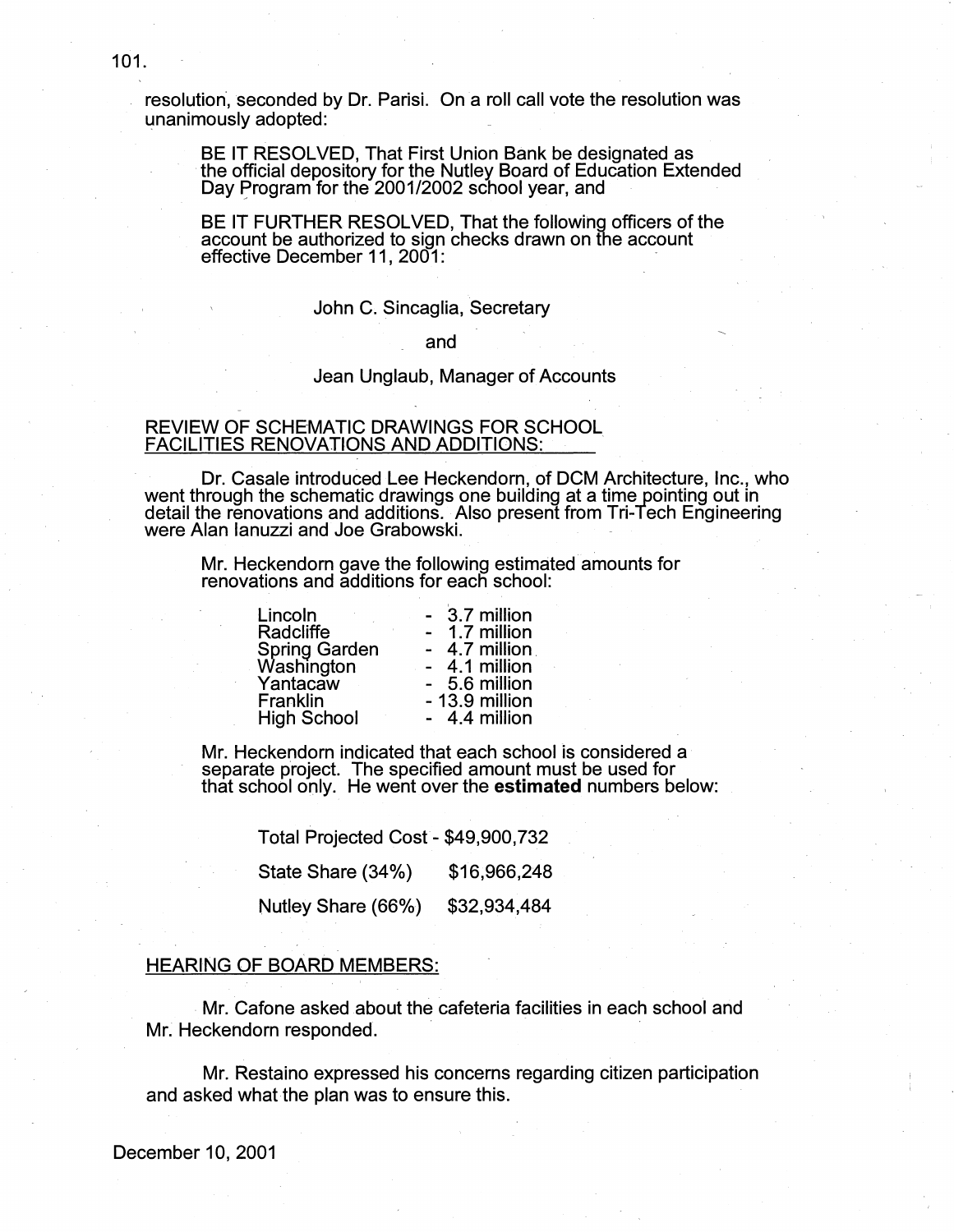Mr. Heckendorn suggested coffee gatherings and mailings to spread the word.

Mrs. Roncaglio stated she felt it was equally important to reach the community so they are educated enough to vote on the referendum in January.

Dr. Casale responded that the January date is not etched in stone, it is a target date and we are going to give it our best shot.

Mr. Ianuzzi stated that Tri-Tech is in the process of putting a mailing together now.

\_ Mr. Sincaglia said that once the mailing is ready they will do an informative mailing to the entire community similar to what is done for the school budget.

Mr. Cafone asked at what point in time are these plans going to be· etched in stone and if the Board votes on this tonight is there time for alterations. Mr. Cafone then asked for an explanation on the resolution pertaining to the approval of educational specifications and schematics for the facility improvement plan that was going to be voted on later in the meeting.

Mr. Heckendorn explained that in the design process there are phases and the schematic design is the loosest form of development. He said that the schematics indicate the space and shape of the building and that is to establish the general scope of work and a budget so the Board can go to the voters and request their support. He noted once it is enacted then they go through a more detailed process and the system allows for modifications as they go through and look at the budget more closely. He stated that at this point it is not etched in stone, it is simply to get this process started. He said there are opportunities along the way for adjustments as long as after the referendum you stay in the budgets established for the projects.

Mr. Cafone asked if the Board moved on this resolution tonight is there still time to make changes in the plans that are being shown.

Mr. Heckendorn responded that this can be refined up until January 22 except once the question is on the ballot the amount of money is fixed. He said you can't say your going to do this amount of scope and then when the referendum is passed do something completely different. He noted we have to stay within the general description that was created for the referendum. Mr. Heckendorn said the· educational specifications are a written description of what you want and the schematics are an attempt to verify that the educational specifications can be realized in some form in that building. He noted that as we go through to the next phase after the referendum is passed there can still be changes within the scope of the educational specifications.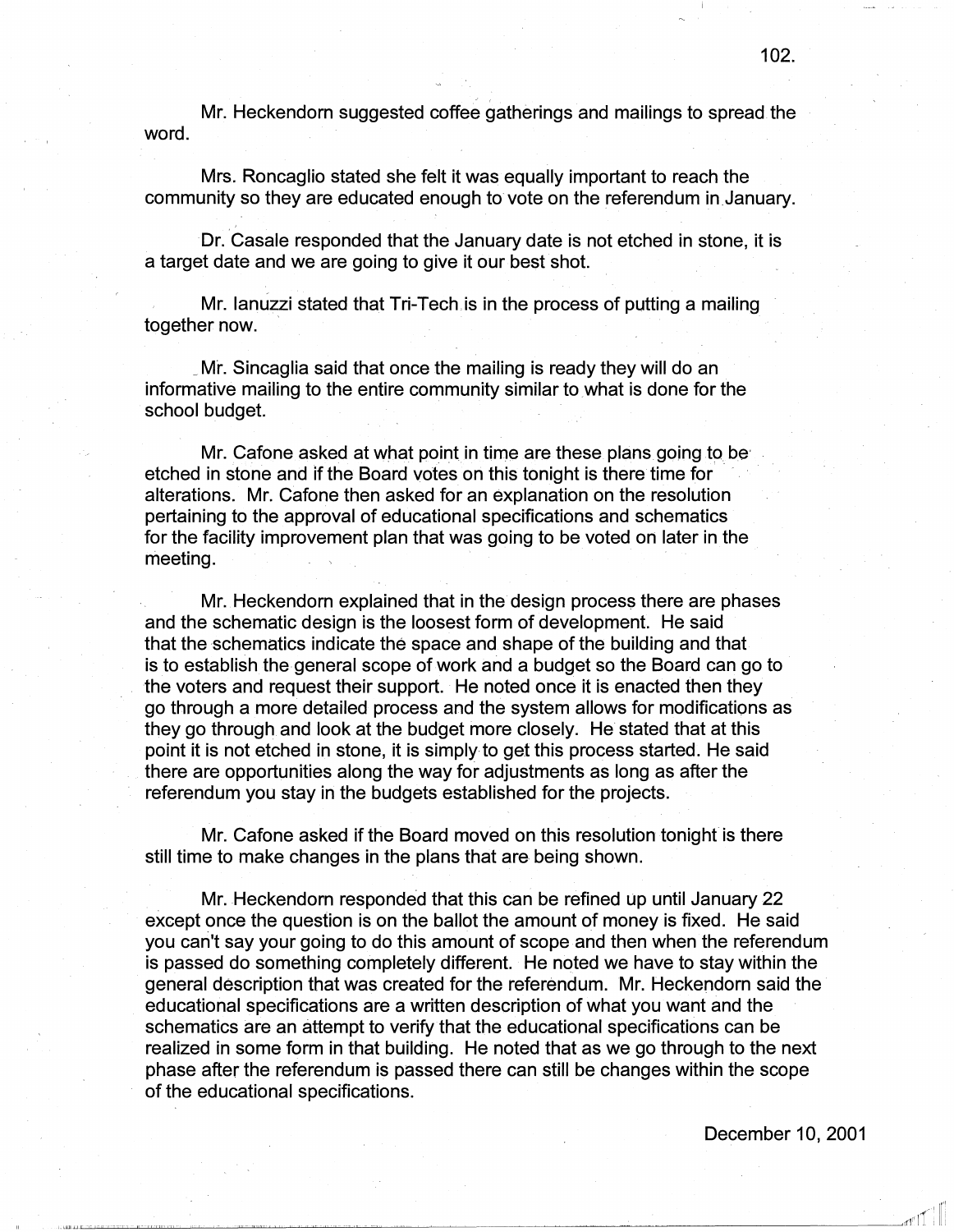Mr. Sincaglia said to pass the resolution tonight enables DCM to go to Trenton armed with what the Board needs from the Planning Board after a presentation on Wednesday night. He said this enables the state to review the plan and let us know the amount of money they will provide. He noted we must come out of that meeting with an official letter from Trenton stating the amount of money the state will provide. He said at that point in time the Board of Education needs to adopt the resolution for the ballot question no later than the end of December. He said if we do not vote on this by next week then the referendum date of January 22 will not happen.

Mr. Sincaglia said that Governor Elect McGreevey is saying that we are going to have more than a billion dollar deficit so it is in out best interest to move forward on this. He noted that once the dollar amount is committed to the district by the, state it cannot be taken back.

Mr. Grabowski said that the bond rates are excellent at this time. He noted that if the concern is that you are looking for changes within the schematic scope, there is nothing to worry about since it is a normal course of this project.

Mr. Moscaritola asked if the educational specifications and the schematics go together. Mr. Heckendorn responded that they do go together. He said one is a written description of the program and the other is the drawings.

Mr. Moscaritola asked if the number from Trenton would be effected if anything was deleted from the drawings or if there was a change in the location of an addition.

Mr. Heckendorn stated that there is some cushion in this plan for changes.

Mr. Cafone asked if the resolution is passed tonight does that tie the district to the January 22 date for the referendum. Mr. Grabowski stated that if this resolution is not approved you will not meet the January 22 date.

Mr. Sincaglia stated that when the January 22 date was agreed on, it was provided that the proper authorization was in place.

Mrs. Roncaglio asked if any input from the Planning Board is . required.

Mr. Heckendorn said they are only going to review the plan as it reflects the towns master plan. He noted they can offer comments and suggestions but it has no bearing or impact on what is taking place tonight.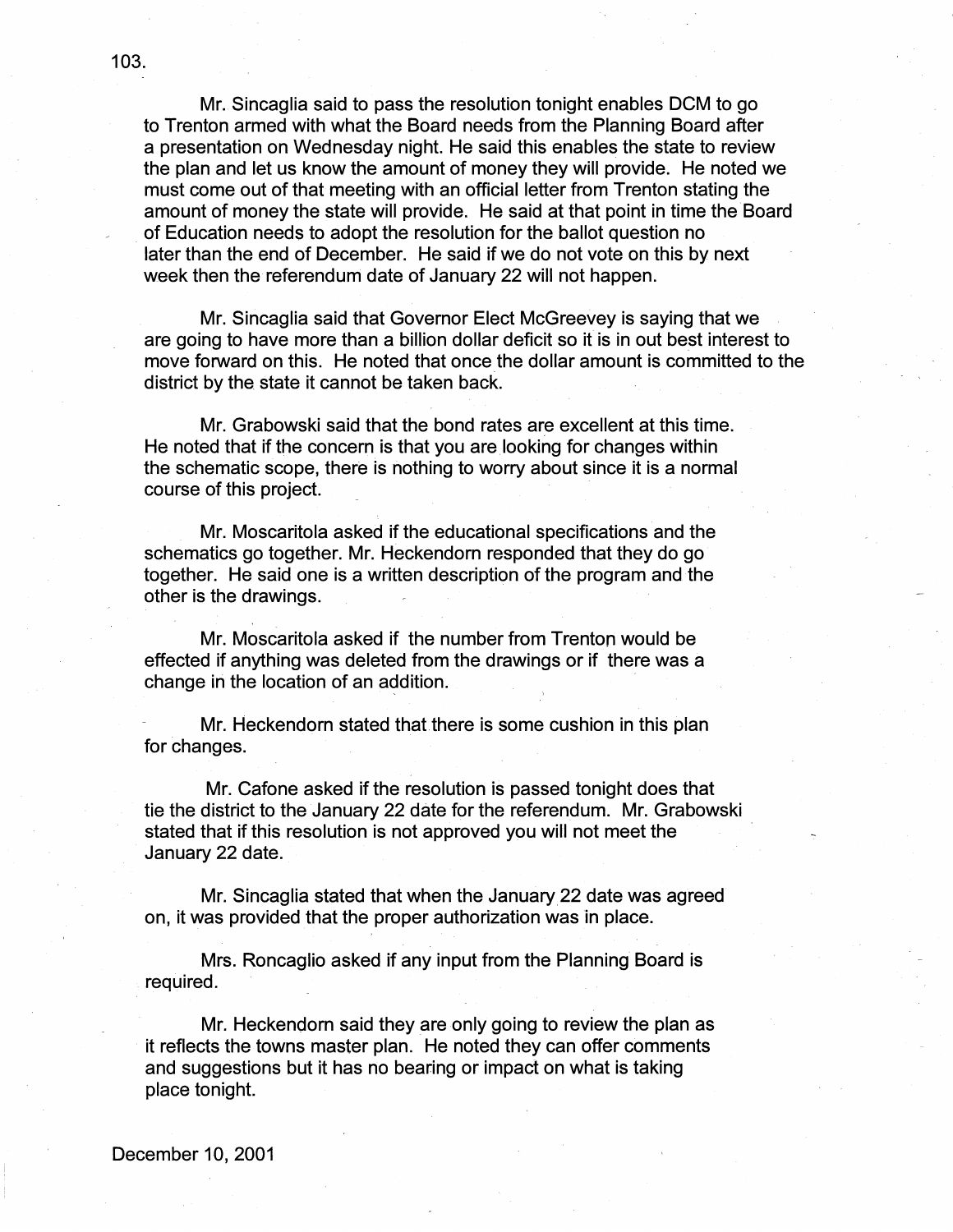Mr. Pelaia stated that maybe the Planning Board might feel that they should have had an opportunity to give us their comments to consider before we vote on it.

Mr. Heckendorn stated that it is Tri-Tech's professional obligation to advise you of the timeline for a January 22 referendum. He noted that if the Board wants to proceed with the January 22 referendum date then the educational specifications have to be approved and brought down to the Department of Education as soon as possible.

Mr. Genitempo stated that he understands Mr. Restaino's concerns that the public have a right to be involved. He feels that there have not been any major changes within the last year in the plans from the Ad hoc Committee meetings and that a mailing to every registered voter would educate the whole community.

Dr. Parisi asked if the Board passes the resolution tonight, and we get the letter from the state, would our state allowance change if the Board feels that the referendum date needs to be changed from January to March for more publicity.

Mr. Heckendorn stated that the allowance would remain the same.

Dr. Parisi stated that we had nothing to lose and should hear what the public had to say.

# Mr. Restaino left the meeting at 8:50 p.m.

# HEARING OF CITIZENS :

Mark Azierski, 22 Colonial Terrace, stated that he is a contractor and the message he is getting is that even if you are not sure of exactly what you want you can make changes so get your plans approved. He said we should be first in line because progress is only going to get slower as time goes by.

Tracy Scheckel, 22 Newman Avenue, asked what portion of the 9 million dollars in deficiencies is directly related to the new construction and what is deferred maintenance.

Mr. Heckendorn stated that the deficiencies are a stand alone list of items and are not generally deferred maintenance items but are items that are deficient and need to be fixed. Mr. Grabowski gave a detailed explanation of deficiencies and deferred maintenance costs.

Diana Pedalino, 171 Nutley Avenue, encouraged the Board to reach out to the public as much as possible. She then asked Mr. Sincaglia for an explanation of what the tax rate would be.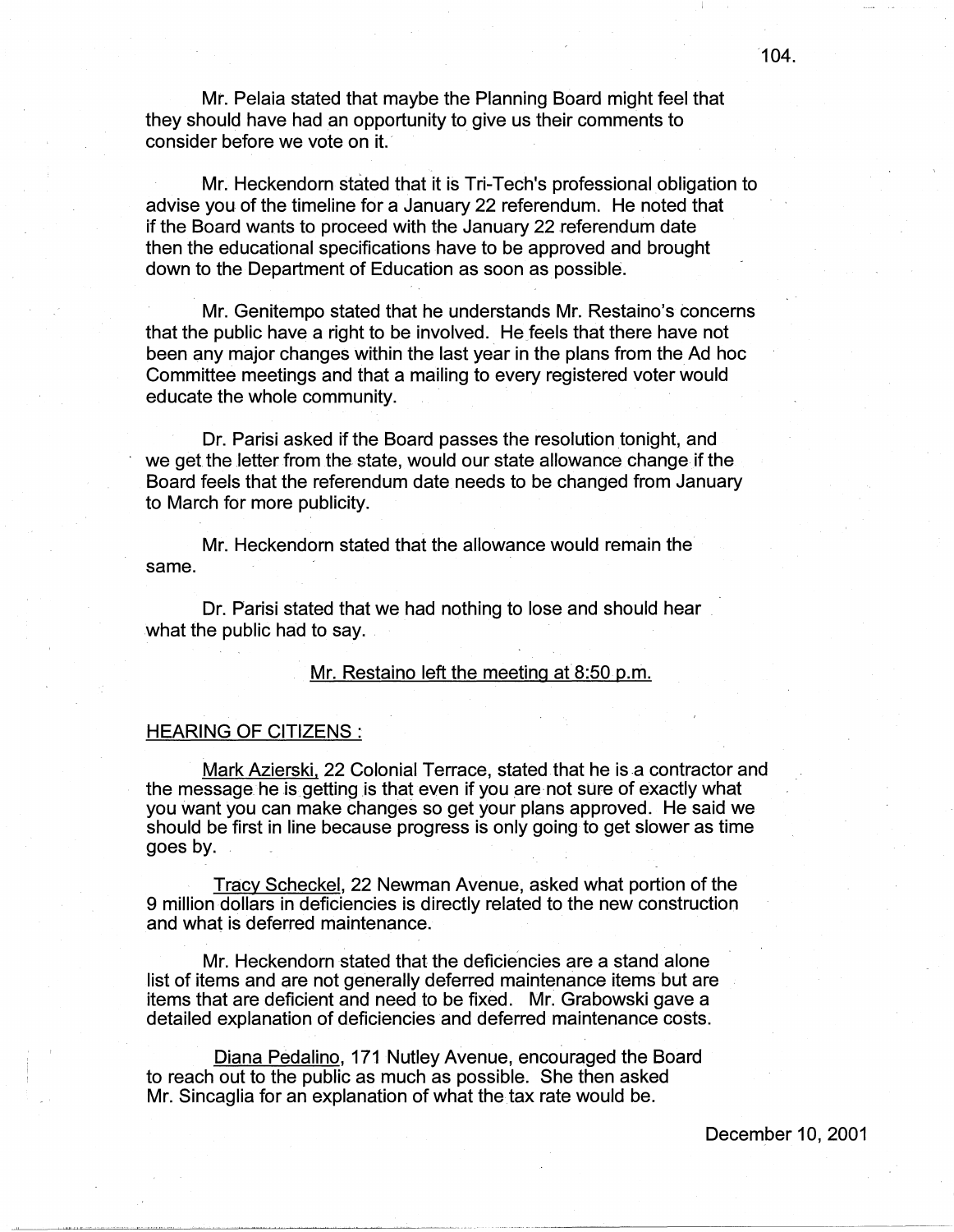Mr. Sincaglia explained, in detail, how he calculated the the school tax addition to be approximately \$215 per household per year for this referendum. Mr. Sincaglia noted that the 33 million dollars that the taxpayers would be coming up with initially would be leveraged into hundreds of millions of dollars in increased property value.

Mrs. Pedalino then asked several questions regarding the steps towards the referendum to which Mr. Sincaglia, Mr. Heckendorn and Mr. Grabowski responded.

Dave Grossman. 482 Prospect Street, stated that Mr. Sincaglia made a very valid-point in how this will increase our property value in the long run. He added another benefit of passing this referendum would be the increased recreational facilities for the community.

Connie Alexis-Laona, 36 Freeman Place, stated that she thinks the biggest issue is timing and we should abide by what the state needs to move forward on this. She noted that the Board should approach this like a school board election to inform the public.

John O'Brien, 16 San Antonio Avenue, said that he thought this was a wonderful proposal and thinks the Board should vote tonight to move forward. He asked about the infrastructure technology and said he did not see it in the plan.

Mr. Sincaglia said that our infrastructure for technology is very solid and all the classrooms have already been wired.

Kerry Tyerman, 38 Burnett Place, stated her concerns regarding the grounds around the schools. She said that the inside of the buildings will be ADA compliant, yet the outside of the buildings are not. She said she felt that there should be more safety improvements around the grounds of the schools.

Mr. Heckendorn said that any site work is not a reimbursable item from the Department of Education so they limited that amount of improvements.

Eric Steck, 76 Hillside Avenue, expressed his concerns regarding · the steps leading to the playground at Radcliffe School and asked why four other schools will be getting larger gyms and Radcliffe will not.

Mr. Heckendorn said it had to do with the site constraints and the desire was that a new cafeteria would be more cost effective on this site.

Barbara Calluori, 8 Forest Avenue, inquired about the safety and the kind of window that will be installed and if a sprinkler system will be put in every school.

Mr. Heckendorn explained the kind of window that will be installed in each school and stated that it is not a requirement to have

December 10, 2001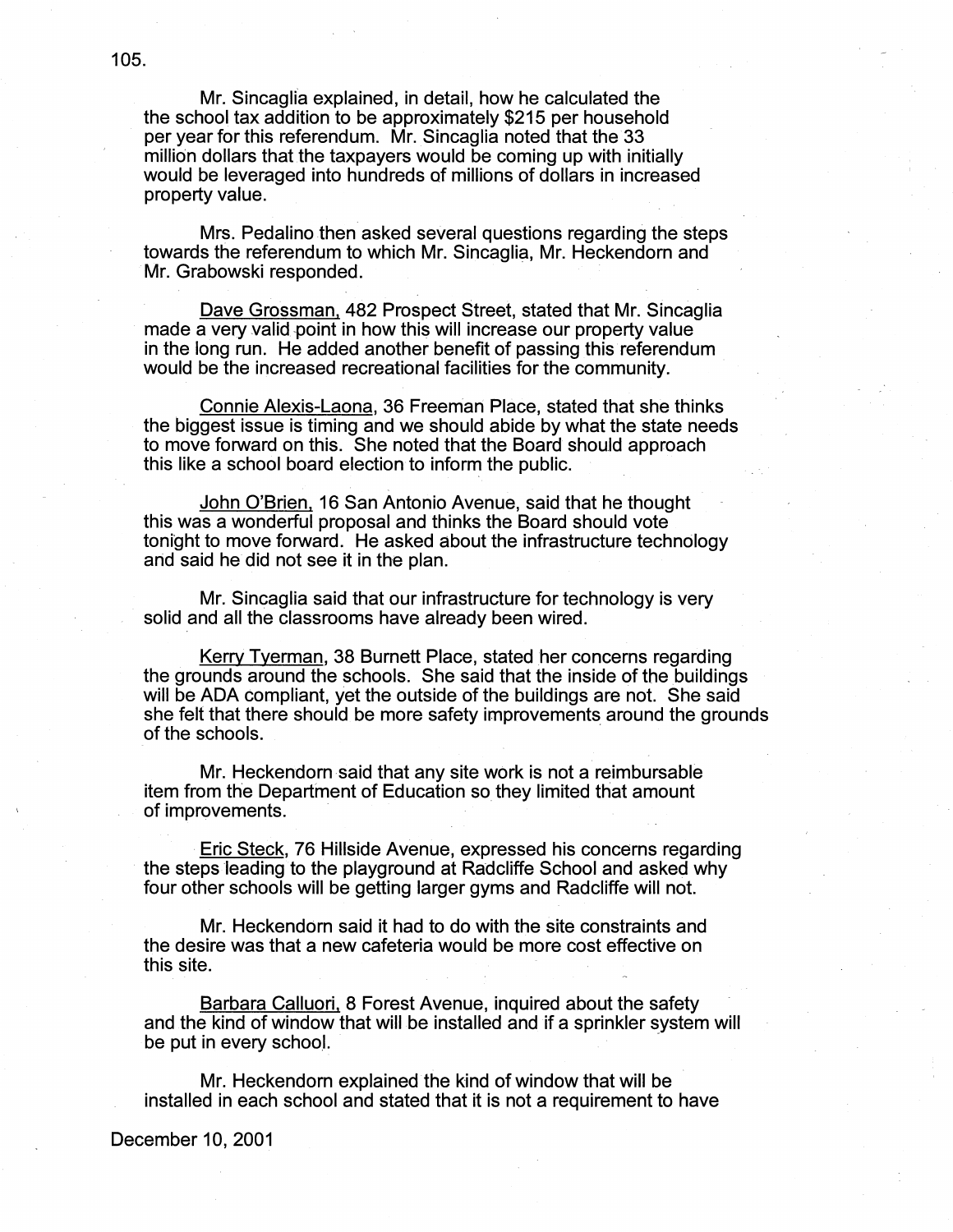## sprinkler systems in the schools.

Maria Russo, 251 High Street, commended our Administration, Board and prior Boards in getting to this point. She said she agrees with Mr. Restaino that the public needs to be informed but she also agrees that time is of the essence to get the state share. She noted she also has a strong concern regarding the safety issues around our buildings and said that we must be aggressive in next year's budget to address the concerns.

Dr. Casale acknowledged Mrs. Russo as a past Board member and said how her help was invaluable in helping to put this plan together since it has not changed much in the past year.

Dr. Casale encouraged everyone in the audience to comment on the plans since the Board is concerned about the input from the community.

Ken Reilly, 33 Raymond Avenue, supports the proposal and thinks its great for the children and a plus for the town and we should move forward. He suggested that the presentation be put on the internet to help spread the word. He asked for the financial breakdown of what was presented to the state and Mr. Heckendorn and Mr. Sincaglia responded.

Mrs, Alamo suggested that maybe the Board can form a Public Relations Committee in order to help market this project.

Dr. Casale said that the Board has a Public Information Committee and plans on adding the Ad hoc Committee that will be opened to the public.

Dr. Casale stated that the reason they are in a rush to get this out to the public is because they just got the numbers from the state a week and a half ago. He stated that they do not want the public's perception to be that they are not included in this project so we will make every effort to get the public more involved. He asked if any of the principals present wanted to comment.

Dr. Serafino stated that all the plans have been very carefully reviewed with the principals and they shared them with their staff and PTO Executive Board. She said that they plan to market the project and hope to move forward on the much needed renovations to our school buildings. She commended this Board for moving forward with this and bringing it to fruition.

# APPROVAL OF EDUCATIONAL SPECIFICATIONS AND SCHEMATICS FOR FACILITY IMPROVEMENT PLANS:

Mr. Cafone presented and moved the adoption of the following resolution, seconded by Mrs. Alamo. On a roll call vote the resolution was unanimously adopted:

BE IT RESOLVED, That the Board approves the educational specifications and schematics for the proposed scope of work